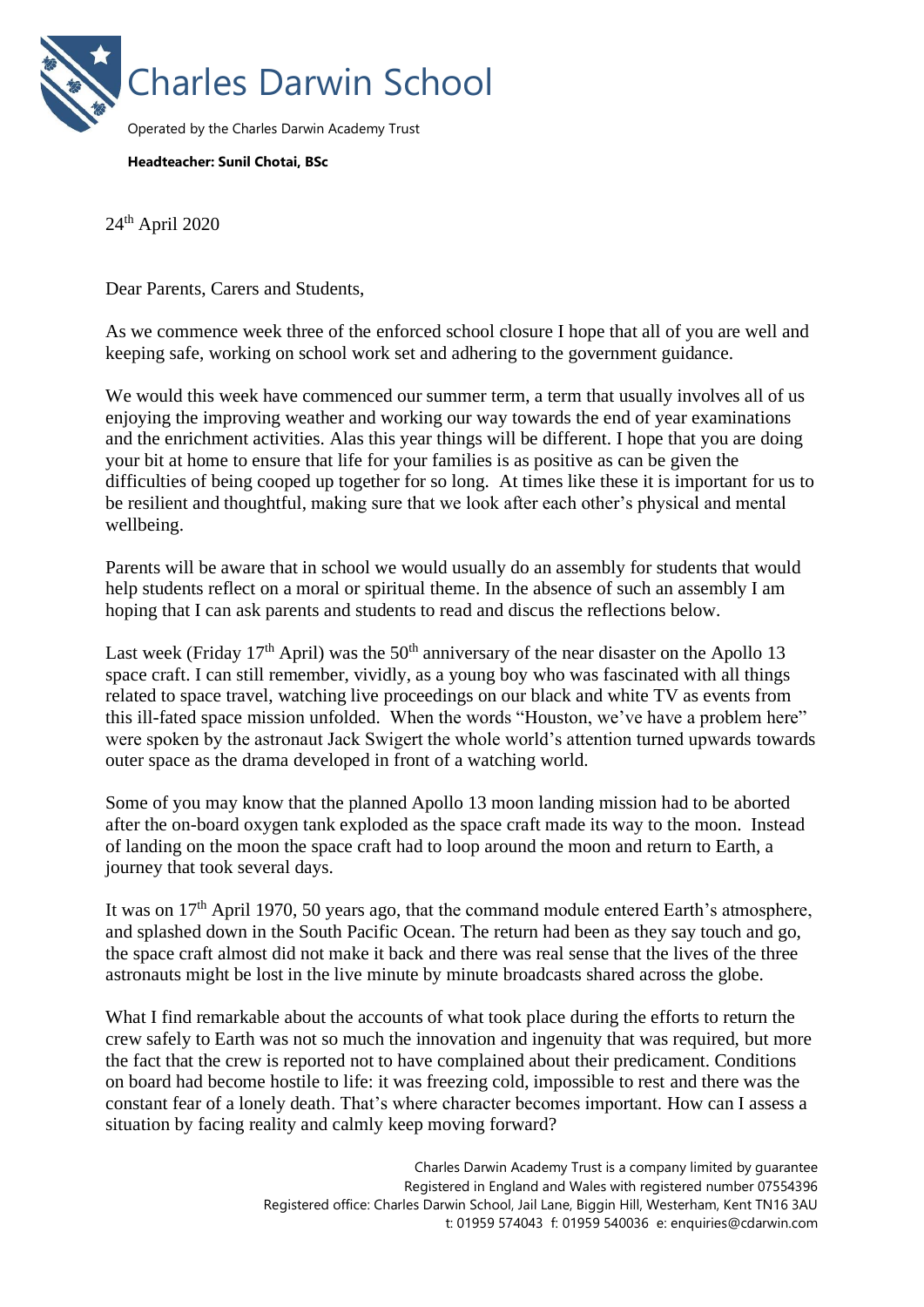I came across a story recently where an experienced solider (who had served in the military for many years) described giving some advice to a young soldier who was afraid of the minesweeping task that lay before him. His words to the soldier have stuck with me: how can I find the path and not the obstacles? Sometimes that's easier said than done, but we need to be able to do this so that we can be inspired and lifted out of some pretty horrendous challenges. It's telling that the Apollo 13 astronauts' last words before re-entry were directed at mission control: "I know all of us here want to thank all of you guys down there for the very fine job you did."

In my view it all comes down to maintaining the right attitude and thinking realistically but also optimistically, and that's our collective challenge and opportunity in this present crisis.

Let us all set each other the correct example that will help shape our attitude now in this massive challenge that we all face together. This hopefully will keep us from complaining and ensure that we help each other find the path ahead with clarity and calmness.

## **Some notices for parents and students:**

# **Work Set**

This week staff have recommenced setting work for all classes. I would just like to again remind you of a few points about the work.

- 1. **It is really important that all students attempt the work set by staff and return it when asked to do so by their teachers.** The longer this lockdown goes on for the greater the chances are that your progress and exam results will be affected if you don't undertake the work to the best of your ability. **So your engagement is essential**. If there are any serious access issues then please do let me know via the schoolclosure@cdarwin.com email address.
- 2. Well done to all of you who have been working diligently on the work set by staff As I said in my last message I am sorry it is not possible to send all the work back to your teachers. So make sure you keep hold of your work, organise it as best as you can and when school reopens we will ask you to bring it in. Please remember the point of the work you are doing is to improve your knowledge and understanding, it is not just to please your teachers and keep them off your back.
- 3. Paper based work if you need to pick up paper based work, the next batch for all subjects will be available to collect from Friday 24th April from main school reception between 9.00am and 12 noon. Monday-Friday
- 4. Please don't worry if you can't complete all of the work set, but please do try and have a really good go at all that is set.
- 5. Please remember following Ofqual guidance and my recent letter to parents of Year 11, 12 and 13 students – we will not be setting more work going towards this year's assessment of GCSE, AS and A level examinations.

### **Free School Meals**

Families who are eligible for free school meals should have received an email from the government's voucher distributors Edenred with their voucher code. From now on this